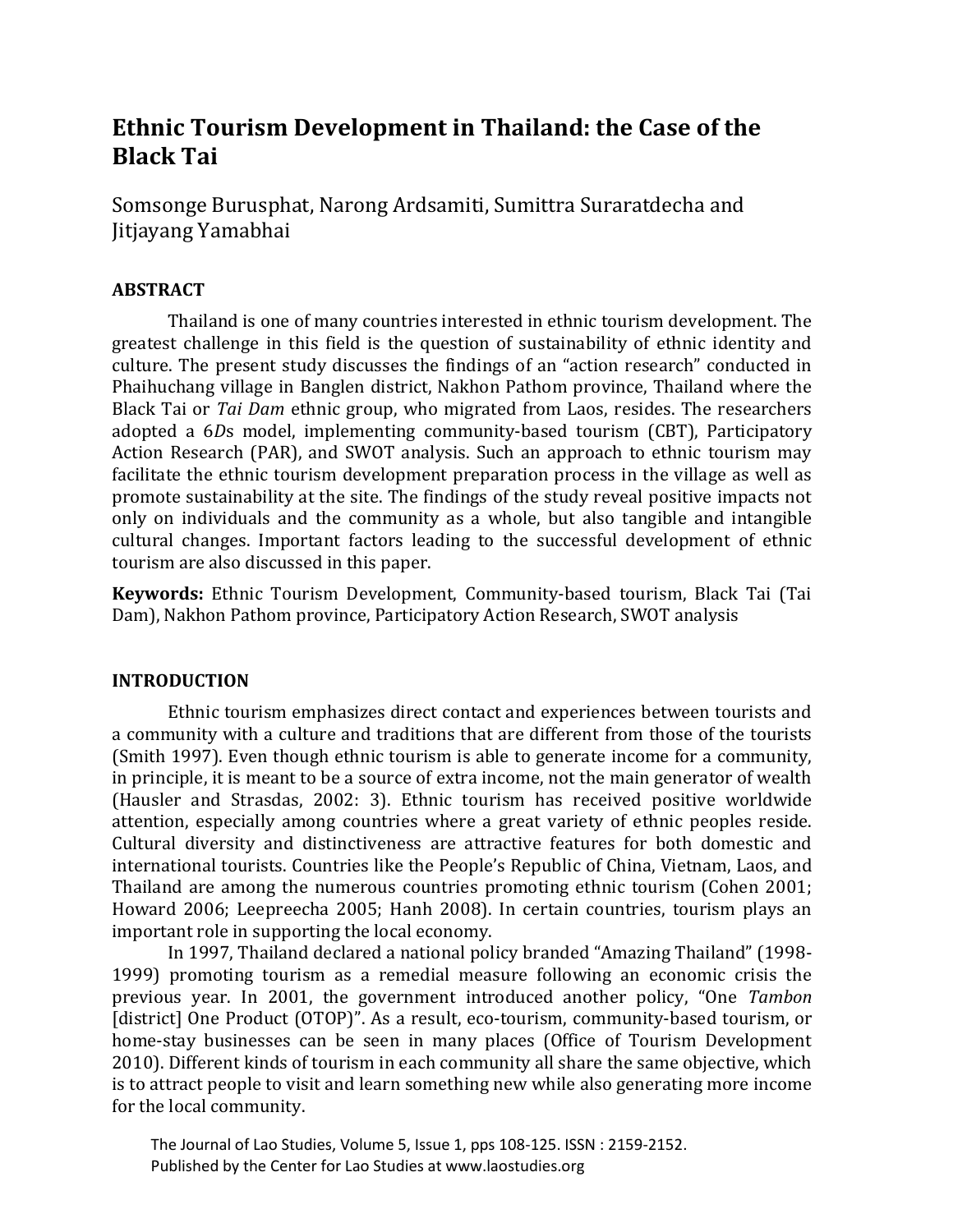Despite the advantages and positive impacts, tourism, in some cases, also has negative effects. Conflicts among stakeholders, diminished authenticity of local cultures caused by commoditization of cultural elements, and environmental problems can all have a detrimental outcome (Hoa and Lan 1999; Liang, Umezaki, and Ohtsuka 2003). The sustainability of tourism development is an issue of much concern (Teo and Chang 1998). As such, the process of tourism development needs to involve the local people as much as possible and consider all relevant information including both the positive and negative impacts of tourism on the community, as well as pay attention to lessons learned from past failures at other locations; in short, it should proceed with caution.

The main objective of this research paper is to propose an approach to developing Black Tai ethnic tourism by conceptualizing and implementing communitybased tourism (CBT), based on participatory action research (PAR), and a SWOT analysis. This is referred to as the 6*D*s model.

#### **1. Black Tai People**

Black Tai people have been addressed by various names such as *Thai Song*, *Thai Song Dam*, *Lao Song*, *Song*. All of these names, including the ethnic label "Black Tai" or "*Tai Dam*", were given by outsiders because this ethnic group was dressed in black (*dam*) clothing with variations. The Black Tai people migrated from Muang Thaeng, which is the mythical place of their origin according to age-old tales chanted at funerals. This place used to be under the administration of Luang Prabang government in northern Laos (Sribusara 1987). Muang Thaeng is presently called Muang Dien Bien Phu, and is now considered as part of northwestern Vietnam.

Black Tai people migrated to Thailand as prisoners of war. The forced movements took place during the reign of King Taksin (1767-1782) and during the reigns of Rama I, Rama II, and Rama III. Baker and Phongpaichit (2005: 28-29) recount the history of migration in the 1770s and 1780s, when Taksin's armies captured many thousands of Lanna Yuan, Lao Vieng, Lao Phuan, Black Tai, and Khmer. In 1827-1828, Bangkok went to war with the Lao ruler of Vientiane, Jao Anu1, who competed to control this frontier region. Bangkok's armies destroyed Jao Anu's capital and dynasty. After the 1827 war against Vientiane, over 150,000 were captured and some 50,000 forcibly marched down to the Chaophraya basin. In the 1830s, the Bangkok armies made six expeditions into the Lao regions, de-populating the left bank of the Mekong, and bringing back with them Lao Phuan from the Plain of Jars, Black Tai from Sipsongchuthai, Khmer, and Vietnamese. One purpose of Bangkok's military expansion was to restock the population by means of forced resettlement.

Due to common migration patterns and linguistic similarities between *Tai Dam* and other Lao groups, later generations of *Tai Dam* believed they were the same group as the Laos, and called themselves *Phu Laao* 'Lao people' (Chakshuraksha 2003). Linguistically, the *Tai Dam* language is distinguished from the Lao language and other Lao ethnic group languages as a member of the Tai language group (Brown 1965). All languages belong to the Southwestern branch of the Tai-Kadai language family (Li 1960).

l

<sup>&</sup>lt;sup>1</sup> Lao transcription is Chao Anou.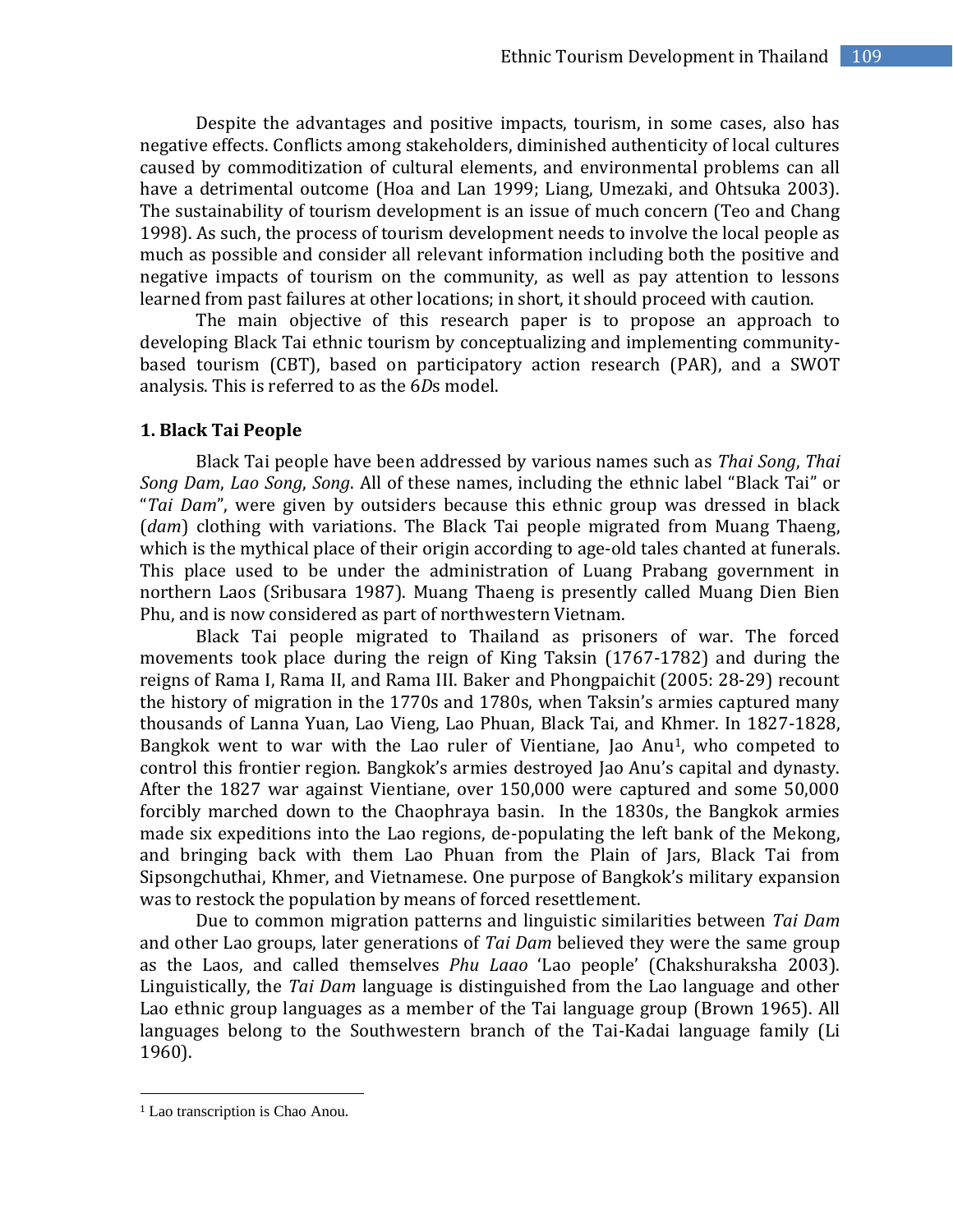The original settlement of *Tai Dam* people in Thailand was in Phetchaburi Province in the western region of Thailand (Piyaphan 1998). The oldest and most populated *Tai Dam* community is the village number five (Nongkhe village), Nongprong sub-district, Khaoyoi District, Phetchaburi Province (Chakshuraksha 2003). At first, they were not granted freedom of movement, but following the abolition of slavery under the reign of King Rama V in 1898, they were permitted to move to other areas, which they did in significant numbers. The *Tai Dam* people moved to nearby provinces such as Kanchanaburi, Ratchaburi, Suphanburi, Nakhon Pathom, Samut Sakhon, and Samut Songkhram. In the Chiangkhan District of Loei Province in the northeastern region of Thailand, there is also a group of *Tai Dam* people who migrated from Laos. In addition to their migration to Thailand, *Tai Dam* people also migrated from Son La (Muang La) in Vietnam to Laos. An interview with Bakam (2010), <sup>2</sup> a 78-year-old who lives in Vientiane, discloses that most *Tai Dam* people in Laos migrated from Son La more than 50 years ago.

It should be noted that the Black Tai people keep in touch with one another by visiting friends and relatives, and they regularly visit others during cultural events, especially for important festivals or traditional ceremonies associated with their ancestors. *Tai Dam* in Thailand even arrange trips to visit *Tai Dam* people in Laos and in Vietnam. This has built, supported, and strengthened bonds and relationships, and helped to establish a network linking Black Tai communities in different places. It has also become a feature of Black Tai unity.<sup>3</sup>

## **2. The Black Tai People in Phaihuchang Village**

l

A study of the language use and attitudes about ethnic identity of the Lao ethnic groups including the Black Tai in the western region of Thailand shows that, among all these ethnic groups, Black Tai are the most strongly united and thus have the most vibrant language vitality. A survey of areas inhabited by these ethnic groups reveals that, in the western region of Thailand, Black Tai villages number the most at 394 villages out of a total of 1,584 (Burusphat et al. 2011). In terms of population numbers, Black Tai are the dominant ethnic group in this region. Black Tai community-based tourism exits in some provinces of this region, namely, Petchaburi, Ratchaburi, and Suphanburi. In Nakhon Pathom Province, no successful Black Tai community-based tourism has been found so this province has been chosen as a research site.

As in other Black Tai inhabited areas, Black Tai people in Nakhon Pathom Province have assimilated well into the Thai community. There are several major factors that promote this assimilation, such as the practice of intermarriage, formal schooling in schools far from the village community and the widespread presence of electronic media in the village (Chakshuraksha 2003).

<sup>2</sup> Bakam, K. 2010. Interview. November 21, 2010. Nongbuathongtay village, Sikhottabong district, Vientiane, Lao PDR.

<sup>&</sup>lt;sup>3</sup> This same practice is also true of other ethnic groups, such as the Phuan, whose homeland was in the Xiang Khuang region of northern Laos. They were moved by the Siamese military and resettled in scattered communities around Thailand during the same period as the Black Tai removal (Breazeale and Samuckkarn 1988).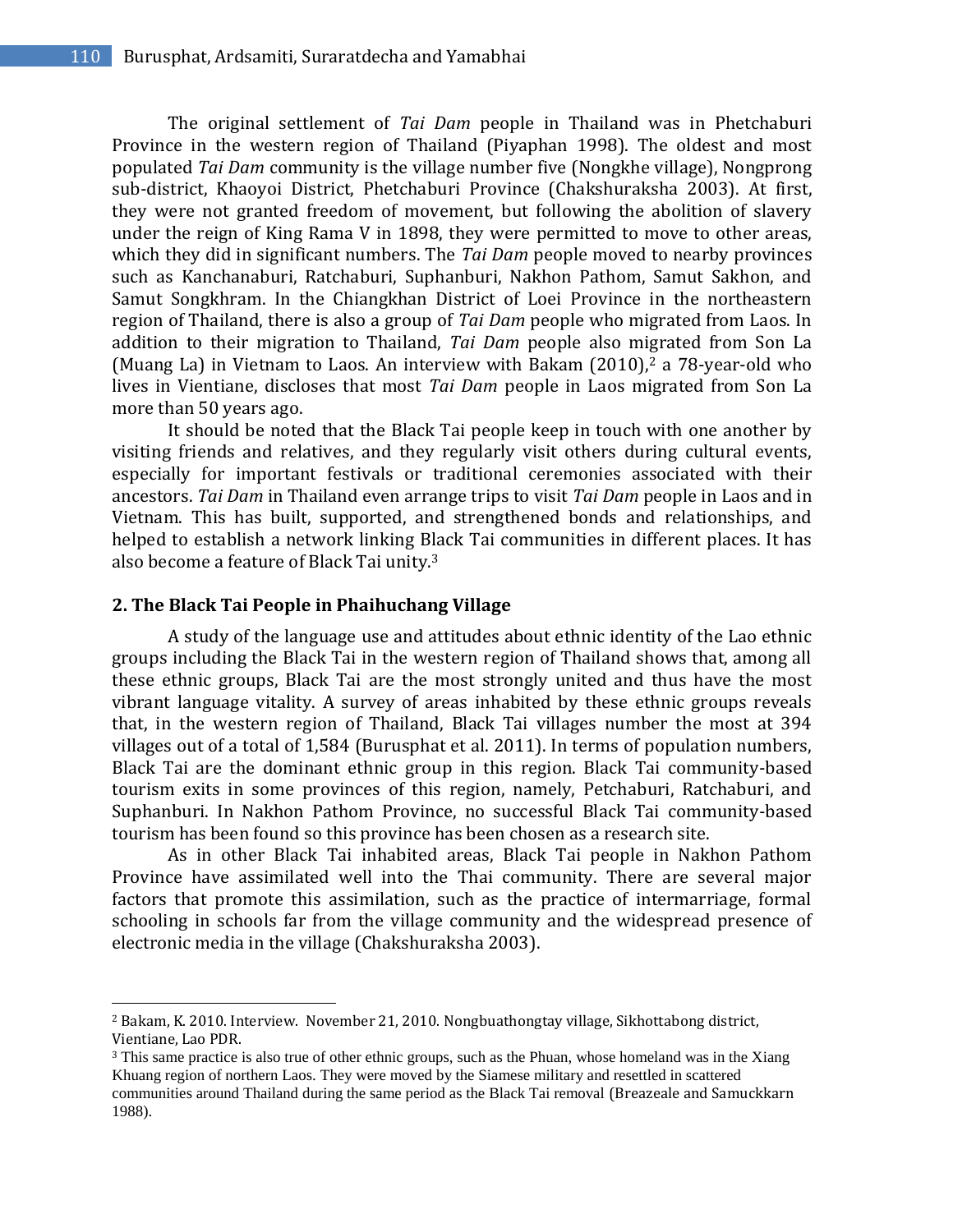Consequently, the question of the nature of Black Tai identity has arisen. In general, signs of ethnic identification are religion, types of farming, dialect, diet, and dress (Moerman 1965). Black Tai people cannot be distinguished from other Thai people by the criterion of wet rice cultivation because the settlements of both groups, as well as other Tai ethnic groups, such as the Shan in Burma, are associated with irrigated wet paddy land (Leach 2004). Nor can dialect, diet, and dress be used as Black Tai emblems either. The Black Tai language is still vital where the younger generations live in an extended family environment in which older generations provide better role models for correct behavior and values. In this way, the value of language and cultural preservation has been handed down to the younger generations. A contrasting situation can be found in a nuclear family where the Thai language is dominant. Diet and dress are still preserved in old and middle generations in the latter case, but dying out in younger generations.

Apart from those criteria, persistent and permeating animism seems to be an important feature of Black Tai identity; it distinguishes Black Tai from the Thai, Shan in Burma (Moerman 1965), and the Lue in the Chiengkham District of Chiengrai Province who are Buddhists (Moerman 1965). Ancestor worship, which is related to the patriarchal family system, is also an important element of Black Tai identity. Black Tai people believe that a Black Tai house needs to have a place called *kalorhong* for ancestor spirits to reside, and an ancestor worship ritual called *senhuan* needs to be performed regularly or else the living family members will meet with unfortunate events such as illness. This strict belief has managed to survive through important rituals and customs. Nowadays, Buddhism has become incorporated into the fabric of Black Tai society but the Black Tai people persist in traditional beliefs and practices.<sup>4</sup>

Phaihuchang Village (village numbers four and five) in Banglen District, Nakhon Pathom Province, Thailand was chosen as a research site for several reasons. Firstly, Black Tai people make up  $80\%$  of this community  $(1,636)$ ,<sup>5</sup> and secondly, a number of Black Tai language and cultural centers are located in this village. A *Tai Dam* association (Thailand) was set up at Phaihuchang Village with the primary objective being to teach the Black Tai language to the younger generations. There is also a cultural center and a traditional Black Tai model house being used as a museum that attempts to exhibit the Black Tai way of life through cultural artifacts and historical photos. This way, Black Tai children have a chance to get to know the local history and development of their own village which helps foster pride and respect in their community. These language and cultural buildings and their contents can also serve as information centers for tourists. Finally, Black Tai people in this village rely on a variety of farming methods to make a living such as rice cultivation and vegetable gardening, lotus gathering and fish/shrimp farms. Tourists may find the rural way of Black Tai life fascinating and also help to increase local people's income by buying their products.

The aforementioned factors allow the Black Tai community in Phaihuchang Village to enjoy the benefits of its cultural and social capital that serve as a quality asset

 $\overline{\phantom{a}}$ 

<sup>4</sup> Sayphan (2011) also finds that Black Tai people in Dien Bien Phu of Vietnam use cultural practices to retain local Tai ethnic identity within the existing order of the nation and the contemporary globalizing world.

<sup>5</sup> The population figure is taken from Report of Demographic number of Phaihuchang population, Primary Care Unit, Phaihuchang Community Hospital, January 10, 2013, page 1.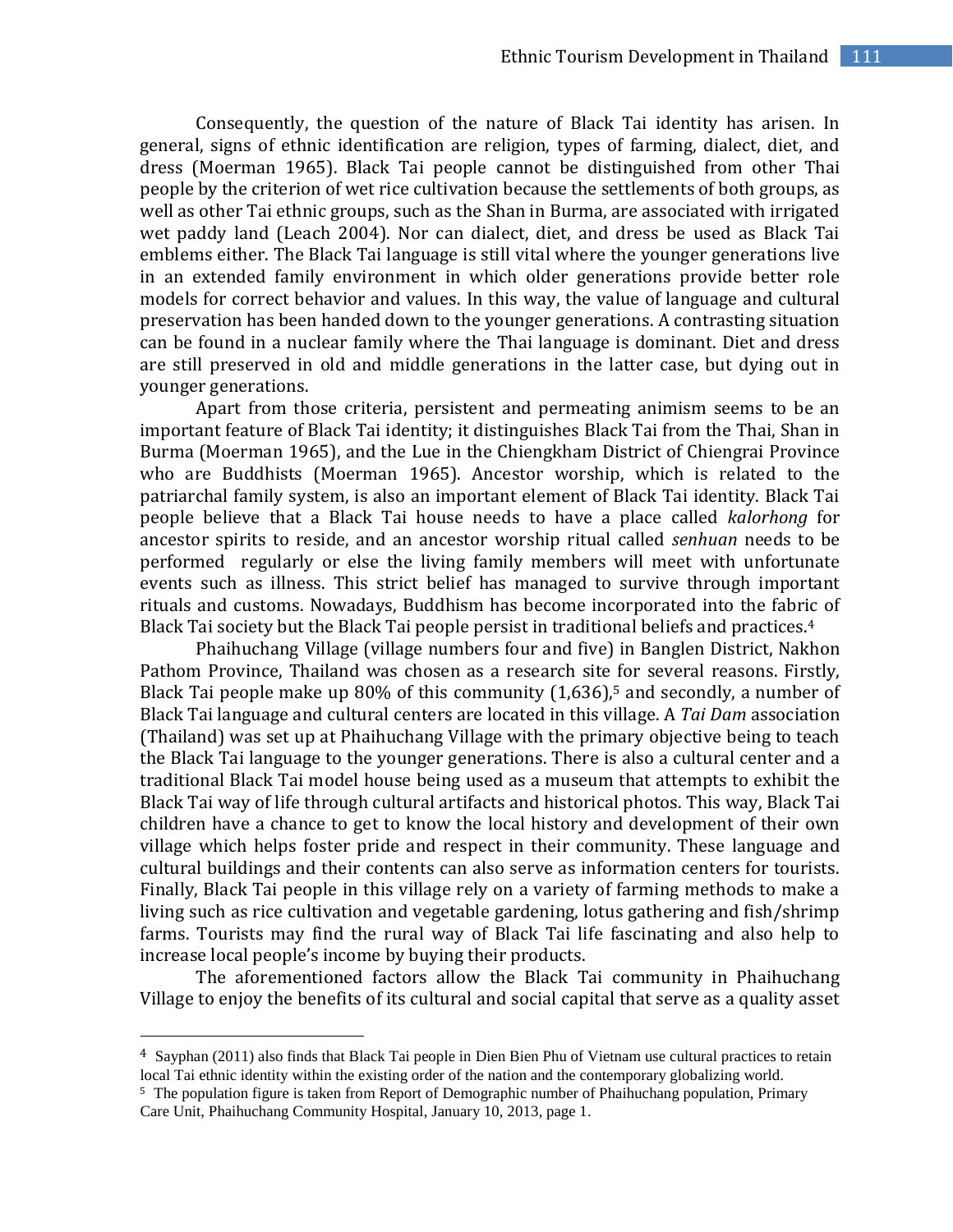and attraction for ethnic tourism development. What the community needs now is support in various forms from a range of organizations and interested parties to firmly establish Phaihuchang as a desirable model for emulation.

#### **3. Research Framework**

This current study conceptualizes three key ideas, namely, community-based tourism (CBT), Participatory Action Research (PAR), and SWOT analysis.

Community-based tourism focuses on the involvement of locals in the management and development of tourism in the community. The concept of community-based tourism is also echoed in the work by Suansri (2003). She states that community-based tourism should recognize environmental, social and cultural sustainability as the primary community concern. The management of tourism can best be planned and operated by the locals themselves as opposed to government officials. Community-based tourism originates from the assumption that, in theory, every villager owns the cultural resources in the village. As such, they should properly be the main stakeholders in the business enterprise of ethnic tourism. The planning and management of ethnic tourism should carefully consider relevant factors, as well as focus on developing local human resources and the roles of all stakeholders (Office of Tourism Development 2010). Yang and Wall (2009) note that stakeholders or partners are an important foundation of ethnic tourism development and management. Different stakeholders may have different needs. Some people set linguistic and cultural preservation as the priority of CBT, while others aim mainly at gaining extra income. Working together to achieve both goals helps to balance needs leading to successful and sustainable development among all sectors.

Participatory Action Research (PAR) is the combination of different research concepts, combining methods and ideas in action research, research and development (R&D), and participatory research. The essence of PAR lies in participation. This framework encourages community participation at all stages of the process, from identifying problems, planning and implementing remedies, to assessing the results, and consolidating knowledge to be applied in planning and implementing solutions anew if the problem is not satisfactorily solved. By adopting a PAR approach, the community members are by no means mere subjects of the research; rather, they play a role as active co-researchers (Mikkelsen 1995; Whyte 1991; Dulyakasem 1993). PAR is a continuous cycle of correlative research work -- an ongoing process to the point when the objective is achieved. That is, the problem is solved to the satisfaction of all stakeholders. PAR is a framework that allows for democracy; everyone is equal, working together as a team, sharing information and learning from each other. Significant outcomes of PAR are not only acceptable solutions to problems, but also the integration of local researchers into the process and the creation of new networks. PAR provides mechanism to strengthen and develop human potential. An underlying assumption of the framework is that people always seek to improve their own condition, and that there is a need to resolve one's own problems in the course of achieving a better quality of life and in this way, self-reliance is encouraged. In other words, PAR is a research process that can lead to sustainable development and is, therefore, the most suitable research framework for this current study.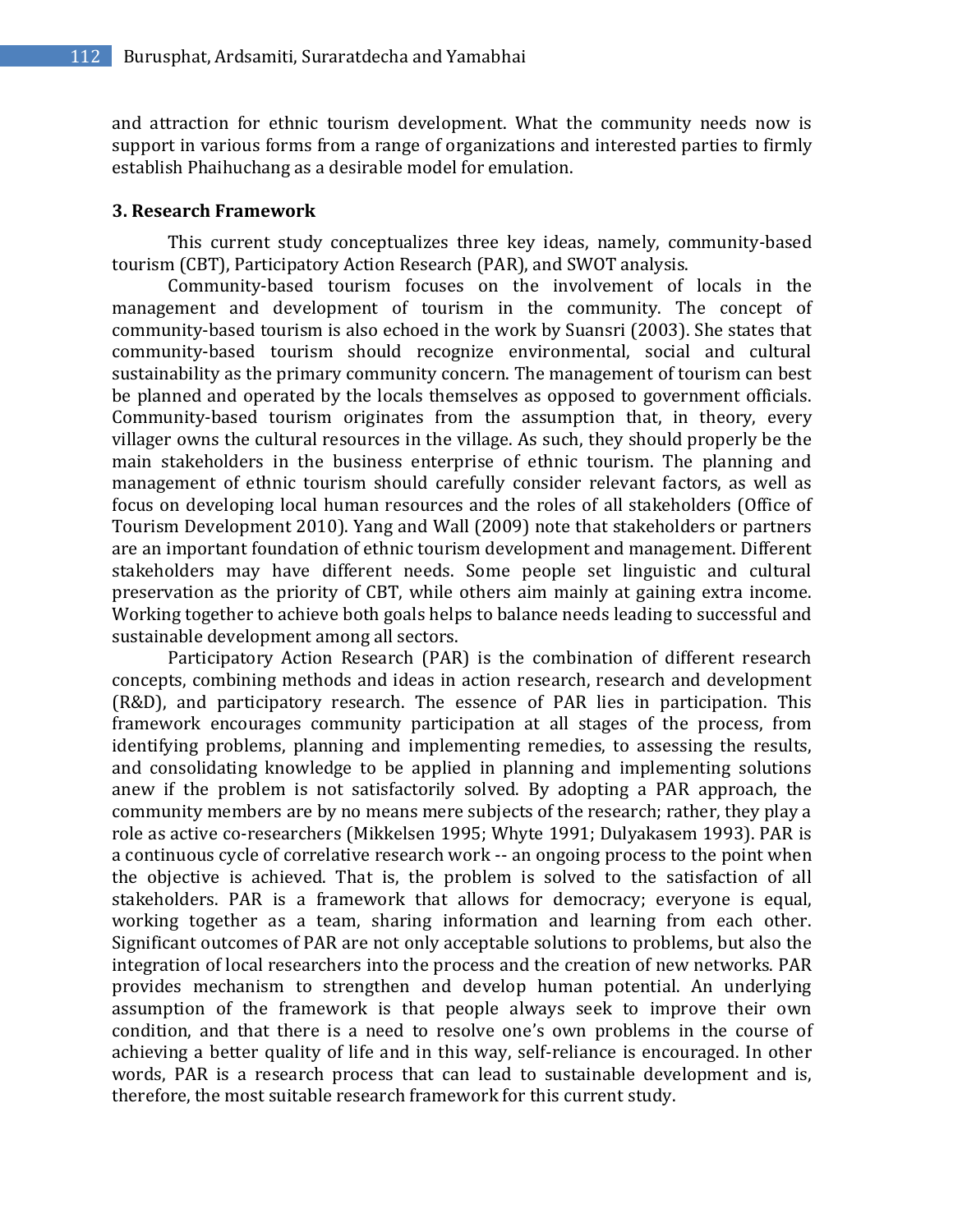A SWOT analysis is an important tool for identifying and assessing the potential of the community and for providing guidelines towards achieving goals. Ghazinoory, Abdi, and Azadegan (2011) define SWOT analysis as a survey of all relevant internal and external factors, contributing to appropriate strategies suited for the strengths, weaknesses, opportunities and threats of an organization. *S* stands for the "strengths" of the organization; internal factors that could help facilitate and lead to success. *W* refers to "weaknesses"; internal factors that may impede progress. *O* is for "opportunities" which are external environments that allow the organization to grow or develop. And lastly, *T* refers to external "threats" or limitations or obstacles in the process. This study uses SWOT to assess the feasibility of developing a sustainable ethnic tourism model in the Black Tai community.

#### **4. Black Tai ethnic tourism development**

The objectives of Black Tai CBT are twofold. The first objective is to develop the Phaihuchang community as a sustainable ethnic tourism model to be emulated by other ethnic communities that have the potential. It is anticipated that the Black Tai CBT will help to preserve Black Tai language and culture as well as refocus Black Tai children's attention onto their own identity in the face of strong influences from Thai language and culture in the public arena, especially in schools where the main language of instruction is central Thai.

The second objective is to promote team work in the community where Black Tai people learn to analyze a problem and find its solution by themselves. In so doing, community members are able to create a learning social network within the community and extend this network to other communities as well.

Following the above objectives, a 6*D*s model has been implemented at Phaihuchang Village. This 6*D*s model, as seen in **figure 1**, comprises three core ideas as its principle framework for research, that is: community-based tourism, PAR, and SWOT analysis. Such a framework stresses the importance of participation, operations, and mutual understanding at all stages. These steps enable the community to develop and resolve issues together, which will facilitate sustainability.



 **Figure 1.** the 6*D*s model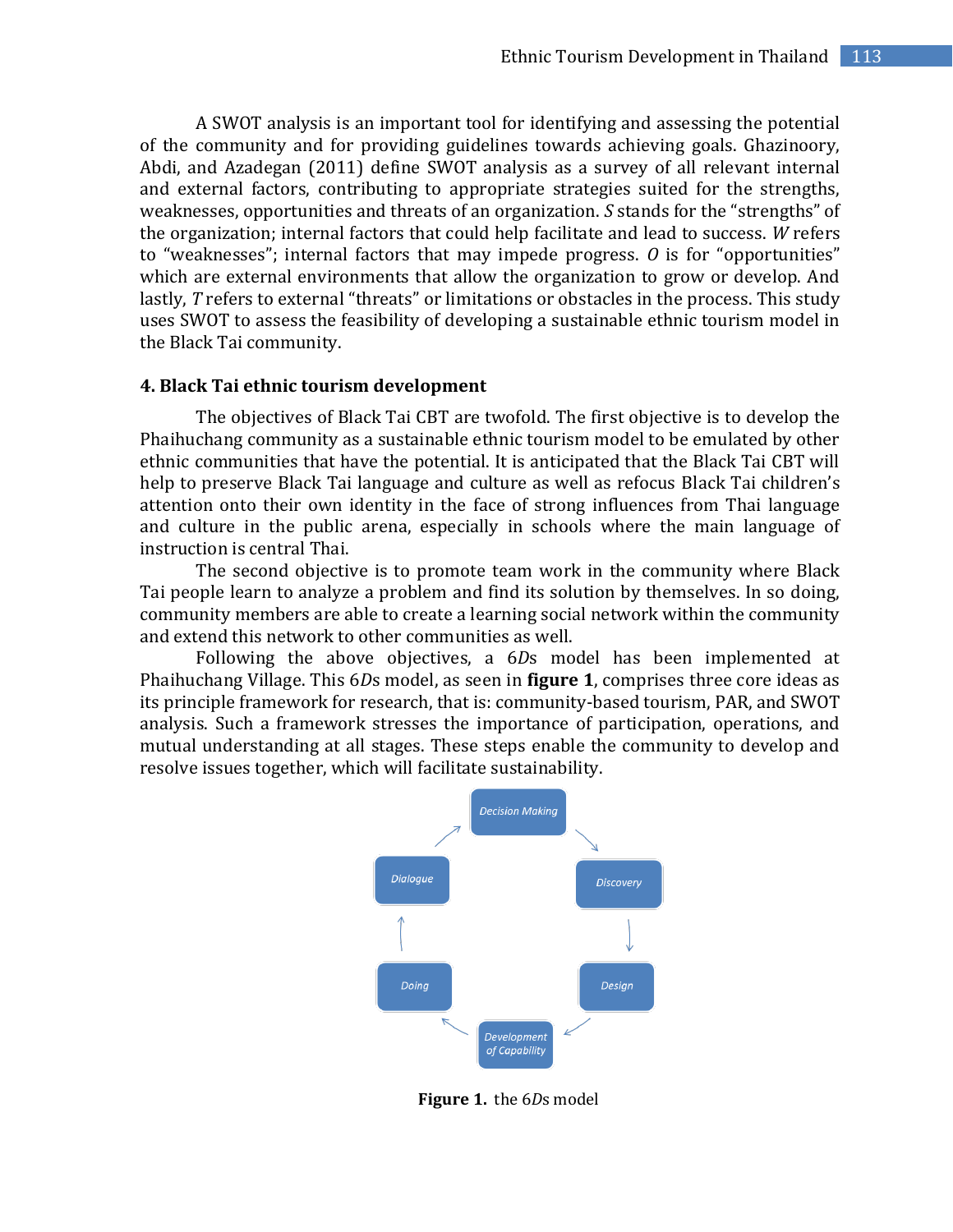#### *Decision making*

The 6*D*s model begins with "decision making" focusing on community leaders. The external researchers of this research project recruited community leaders as partners in this research project. These community leaders work with the researchers as colleagues, participating in the conception and design of Black Tai ethnic tourism. Rabinowitz (2013) offers the following advantages of having community members participate in the participatory action research. First, local people in the community are more liable to be willing to talk and give straight answers to community researchers whom they know than to outsiders with who they have little in common. Second, community members are on the scene all the time and may obtain information even when they are not officially engaged in research. Third, the research may receive more support from other community members because it is conducted by people in the same circumstances as their own.

The operation step starts with a PAR technique called "focus group". For this study, a group of community leaders was recruited based on their involvement in community service. The focus group included the chief administrator of the Phaihuchang Subdistrict Administration Organization (PSAO), the deputy chief administrator of PSAO, the PSAO members, the chairman of the PSAO Cultural Center, Phaihuchang Subdistrict headman, Phaihuchang village headman, the director of Phaihuchang Public School, instructors at Phaihuchang Public School, and the chairman of the *Tai Dam* Association (Thailand), as well as learned men or local scholars.

The first meeting with this focus group was held at the field site at which they were invited to participate as partners in this research project. This meeting provided the community leaders with information addressing their rich cultural heritage and the feasibility of developing a model village for tourism development at the research site. The objectives of the research projects were outlined for the community leadership, namely: to preserve ethnic language and culture; to promote the conservation of ethnic cultural heritage; and to generate extra income. After the community leaders had agreed to get involved in the project, they officially became the participatory action research team. As a part of the community, this research team was trusted by other community members and proceeded to inform the wider community of the project's agenda.

The next step employed the orientation technique of PAR to extend collaboration to other community members. A meeting at the research site was arranged with external researchers, community leaders, and interested community members -- as potential researchers -- to discuss the feasibility of CBT in the community. The orientation consisted of an introductory activity to help everyone get to know one another; an explanation of community-based participatory action research; and the objectives of this research project. The basic assumptions of CBT were emphasized, namely: to conserve the language and cultural heritage of the Black Tai people; to share Black Tai traditions and culture with tourists through performances, ceremonies, and community products; and to generate extra income for the benefit of the whole community. The orientation provides community members with an opportunity to ask questions or to discuss anything which is unclear to them. It also helps to build a true understanding of CBT among community members and fosters a sense of partnership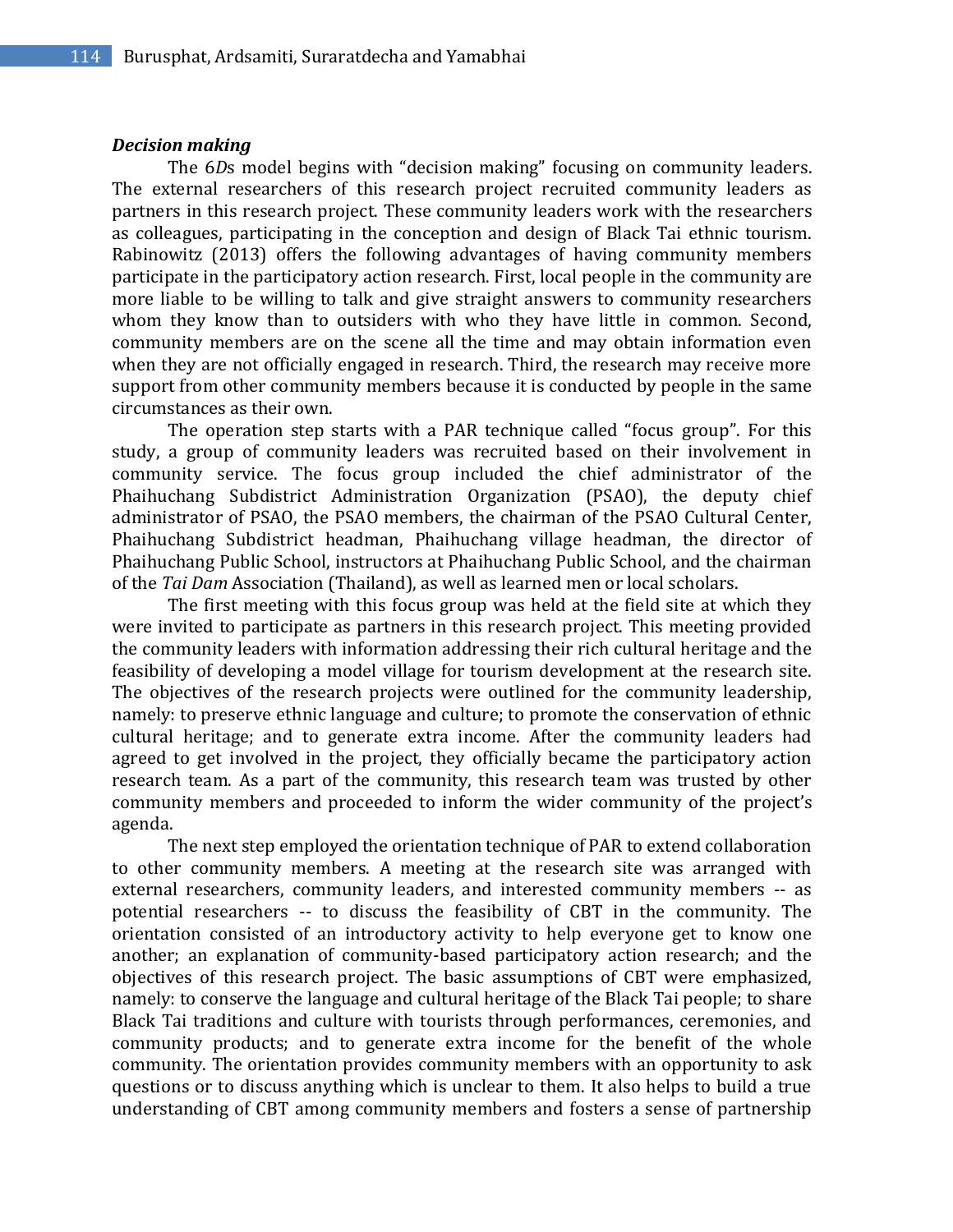with community members whilst cementing their approval and confidence. Each individual may have different ideas and different needs at the beginning, but they quickly learn to listen, compromise and make decisions together as a team. As team members, people are able to work cooperatively throughout the project.

#### *Discovery*

After a number of interested community members had agreed to be additional community researchers, the "discovery" followed. The major concern of this step is to find tourist attractions in the community. A brainstorming and SWOT analysis were used to evaluate tourist spots. Community researchers, as members of the community, know best what to offer tourists. Members worked together to determine the community's potential cultural capital which will serve as tourist attractions.

Through the process of SWOT analysis, each potential tourist attraction was analyzed in terms of its strengths, weaknesses, opportunities, and threats. Finally, the commonly-agreed-upon tourist attractions were identified. In searching for the cultural capital of the Phaihuchang community, community researchers realized that there were numerous potential tourist attractions in their community that needed professional management and presentation to attract tourists. They also became more aware of their ethnic identity and developed a better understanding of their own culture. This was most evident in the younger generation who began to better understand the underlying significance behind Black Tai rituals and customs.

#### *Design*

After the SWOT analysis had been used to evaluate the potential tourist attractions, the workshop technique of PAR was applied to the "Design" step. Workshops were conducted to bring the community researchers together to make plans for the ethnic tourism management. As community researchers were actively involved in the planning and implementation themselves, they soon felt a sense of ownership in the project and collaborated enthusiastically to make it successful. At workshops, the group discussed the management of the Black Tai ethnic tourism at Phaihuchang village. The major concerns were how to present suitable cultural sites and activities to tourists and how to enable them to experience and learn about the Black Tai culture and way of life. The group analyzed issues such as prospective tourists, tour routes, patterns of tourism (one day trip or home stay trip), timeline for completing each phase of the plan, job assignment (who would be responsible for what), and public relations. In making a decision on these issues, the SWOT analysis was also used to determine strengths, weaknesses, opportunities, and threats of each issue. As pointed out by Rabinowitz (2013), the workshops helped the community researchers to develop meeting skills and negotiating skills. The group became confident about expressing their opinions and felt comfortable with the meeting process.

#### *Development of capabilities*

Before the ethnic tourism plan was implemented for the Phaihuchang community, it was necessary to enhance the capacities of community researchers who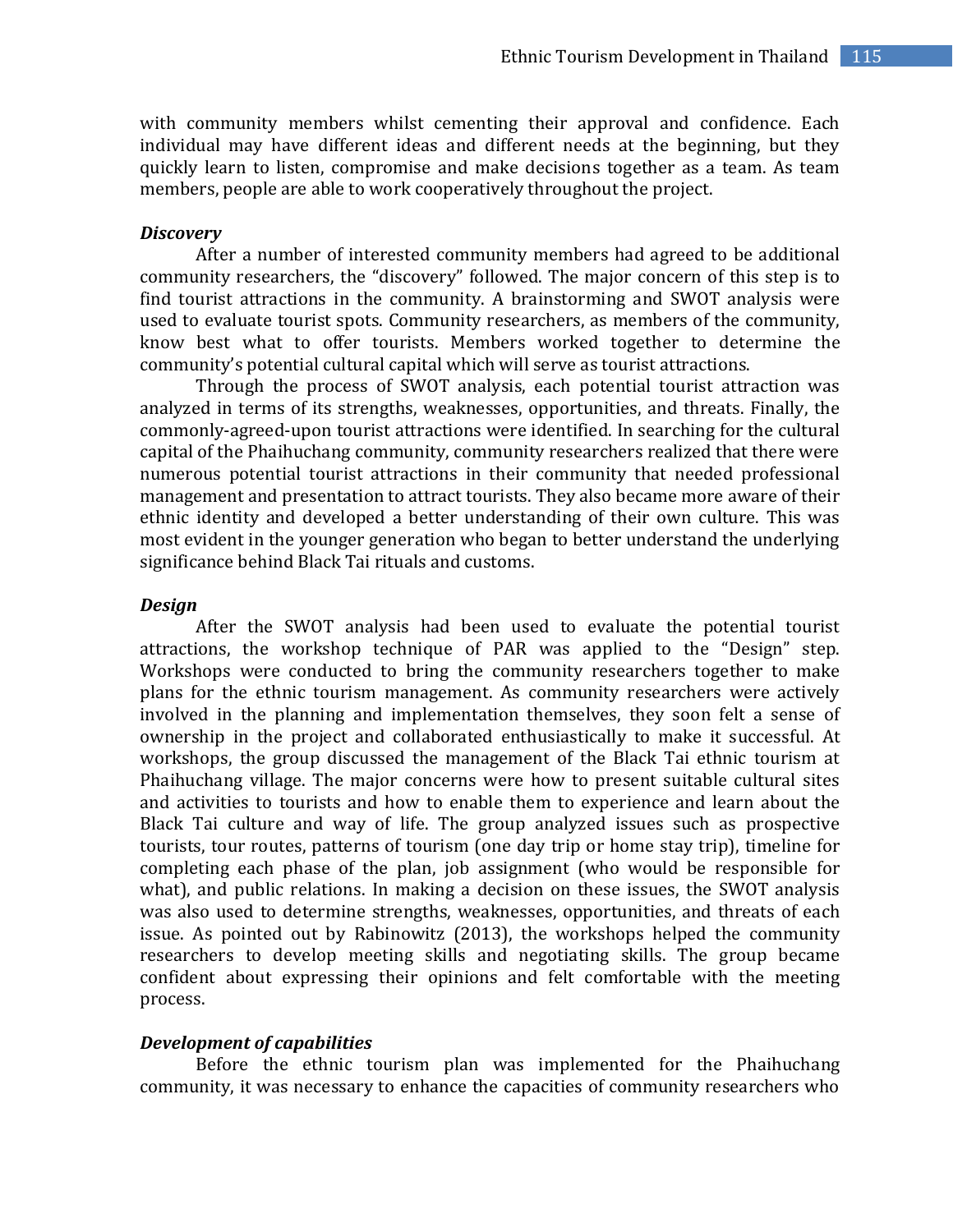had no experience in tourism management. Three capacity-building activities were provided for them.

First, the observation technique of PAR, called "learning by doing", was used. Field visits to successful tourist attraction sites were arranged for the community researchers to observe and learn from other ethnic communities, namely, the Lao community at Jim Thompson Farm in Nakhonratchasima Province in the northeast region of Thailand, the Tai Yuan community at Tontan Village in Saraburi Province in the central region, and the Black Tai community at Huakhawjin Village in Ratchaburi Province in the western region. This activity enabled community researchers to gain useful information on ethnic tourism management, to exchange ideas with members of other communities, and to create a social network with Black Tai people and other ethnic groups in other areas.

Second, a workshop about the techniques used in PAR was conducted. Experts and professionals of the Thailand Community-Based Tourism Institute were invited to host a workshop on community-based tourism. The community researchers, not only gained a true understanding of community-based tourism, but were also guided in how to design ethnic tourism for their location.

It is important to note at this point that many Black Tai people have already been assimilated into the larger Thai community; the cultural activities and rituals of Black Tai as well as the Black Tai language have been gradually dying out. Most young generation Black Tai do not want to appear different from the Thai majority and feel reluctant to reveal their ethnic identity. The research on Black Tai attitudes toward ethnic tourism in the western region of Thailand (Burusphat 2011 et al) disclosed that most middle-aged and elderly people believed that ethnic tourism would help to refocus Black Tai children's attention onto their own language and culture. Transmission of language and culture from the older generation on down will help maintain their ethnic identity and allow Black Tai language and culture to survive through succeeding generations.

Consequently, the PAR training technique was applied so that the Black Tai young generation would be encouraged to get involved in the project. A two-week training course on how to be a junior tour guide was arranged for twenty-six students of Phaihuchang Public School. These students were primary and secondary students who had volunteered to participate in the training course. The training was fully supported by the head of Phaihuchang Public School. It focused on how to be a tour guide, the village history, Black Tai beliefs and way of life, and worthwhile tourist spots. The students also learned basic English expressions for tour guides. The training was followed by workshops in which students were separated into three groups and worked on an assignment with the external researchers as mentors, after which they presented their solutions or findings to the other groups. The training and workshop, not only provided the students with the knowledge about Black Tai ethnicity necessary for tour guides, but also fostered the students' consciousness of their ethnic identity. The students soon took pride in their unique language and culture; they learned to treasure the customs and folk wisdom of their ancestors and were motivated to conserve them. The junior tour guide training was a PAR activity which enabled Black Tai people of all generations to share in the Black Tai ethnic tourism enterprise. The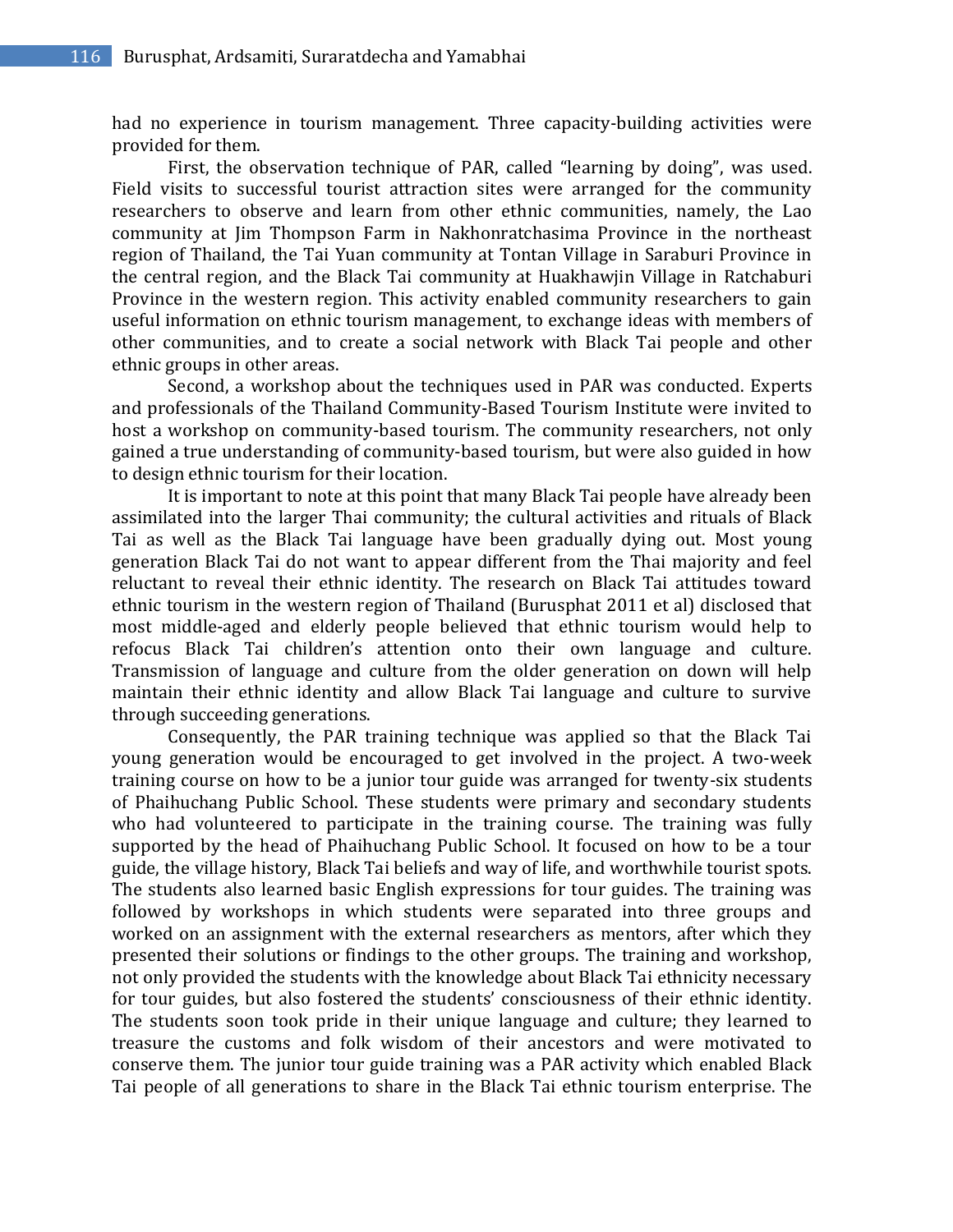involvement of the younger generations suggests a promising future for the conservation of the ethnic language and culture.

#### *Doing*

The "Doing" step involves the implement of the agreed plan. The community researchers activated all the plans that had been formulated with individuals doing what they could do first.

A Black Tai market was opened for tourists on Sundays only. Tourists could buy food and Black Tai products or souvenirs from there. A traditional Black Tai model house was constructed and served as an information center. Restrooms for tourists were built. The cultural center and museum were remodeled and staff at the Black Tai learning center and weaving/basketry center prepared places for visitors. By "doing", the community researchers and villagers learned from their mistakes and cooperated in solving problems. This created a sense of unity in the community as they became more aware of their unique ethnic identity and the need to preserve their ethnic cultural traits. They also expressed the hope that CBT will improve the Black Tai economy.

When the village was ready for tourists to visit, the research team needed to promote tourism in the village through press releases. A number of activities were organized such as: inviting governmental organizations in the province to attend the opening ceremony of the village; publishing local news; making a VCD and advertising tourism in the village on-line; and holding a press conference for publicity on local radio, in newspapers, and documentary and travel magazines. The research team also invited a group of visitors, including experts in the field of ethnic tourism, local administrators from other communities, and publicists to visit the village and provided feedback and recommendations for future improvement. After collecting all the feedback and recommendations from tourists, visitors and experts alike, the research team met to evaluate the plans and discuss future improvements.

#### *Dialogue*

All steps to ethnic tourism development discussed so far included "dialogue", a PAR strategy that leads to mutual understanding and a satisfactory solution for all. Group discussions were arranged with an assumption that all discussants were treated as equals. They themselves treated others as colleagues, not as superiors or inferiors. External researchers kept professionals, academics, and community leaders from dominating. By adopting "dialogue", the researchers freely exchanged views and, as a group, reached a mutual decision, a process that is key to successful teamwork.

As Yang and Wall (2009) noted, different stakeholders might have different needs. By adopting PAR, differences are mitigated and balanced, and this helps to relieve tension and avoid conflicts that might arise during the group discussion. Everyone learns from each other through collaborative endeavor.

The 6*D*s model comprises various steps which do not occur successively but rather simultaneously and repeatedly. The external researchers encouraged the involvement of community researchers at all steps, and they themselves acted as mentors accompanying the community on its route towards ethnic tourism development. The 6*D*s model was implemented at Phaihuchang Village and enabled this village to reach the first goal of this research, namely, the village as a model of Black Tai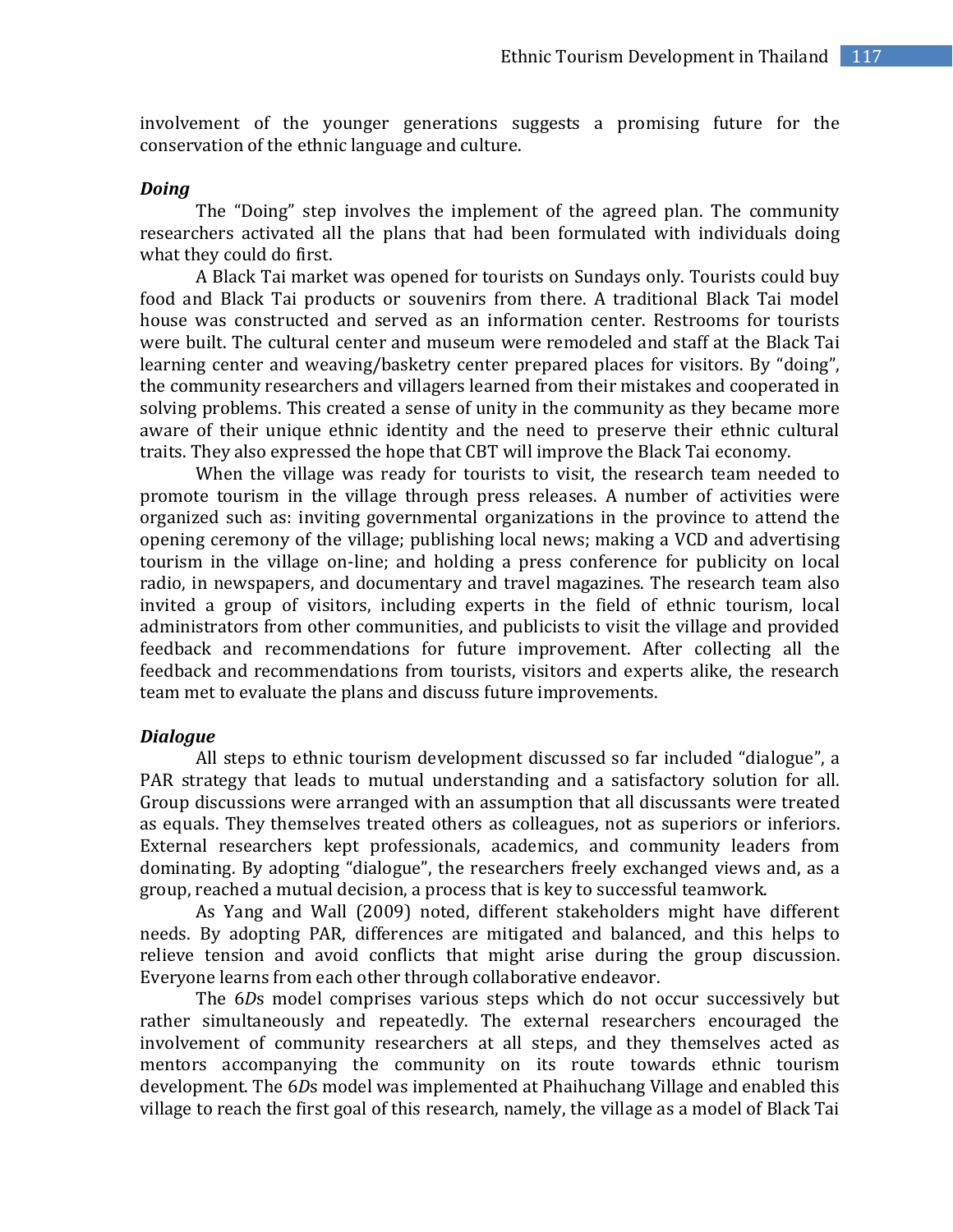ethnic tourism. It is hoped that other ethnic communities, either in Thailand or outside Thailand such as in Laos and Vietnam, would learn from- and use this model to develop ethnic tourism in their own communities.

### **5. The effect of community-based tourism on Phaihuchang community**

The community-based tourism at Phaihuchang Village has brought about both tangible and intangible changes to this community as discussed below.

## *5.1 Tangible changes*

Through the processes of CBT, PAR and SWOT analysis, the community researchers implemented action solutions and recommendations from all the meetings and discussions. For example, they took part in selecting and planning featured tourist spots, making traffic signs, building a model of a traditional Black Tai house and designing a learning center for tourists, as well as improving facilities in the village to cater to tourist demands. All of this was achieved through co-operation, donations and a volunteer spirit enlivened from within by community members themselves.

After Phaihuchang Village had been prepared as an ethnic tourism site, three tourist features were realized, that is, things to see; things to taste; and things to buy. "Things to see" included a trip to experience the local lifestyle of the Black Tai people, e.g., a visit to the cultural center, Black Tai learning center, weaving house, native basketry group, lotus farm, local musical band, ethnic costume, and archaeology sites in the village. "Things to taste" presented a variety of local Black Tai foods. "Things to buy" included local products such as handicrafts, agricultural products, and souvenirs.

In addition, the community drew up a tourist calendar announcing that the village would be open for tourists every Sunday from November to May each year. May is the beginning of the rainy season when villagers prepare to cultivate their rice fields. The village is open on Sundays only so as to minimize the disruption tourism may have on the local way of life.

## *5.2 Intangible changes*

Four aspects of intangible changes on the Phaihuchang community were found from this research.

First, community researchers and other villagers have become very interested and enthusiastic about the project. They realize the value and importance of language and culture to their identity and are increasingly keen to share their cultural traits with others. When visitors arrive in the village, the villagers are determined to be good hosts. They are very helpful and offer as much information as they can.

Second, the ethnic tourism project has enabled the community researchers to recognize the importance of team work for the maintenance and preservation of Black Tai language and culture. For example, community researchers put forward the idea of setting up a Black Tai market in the village. Even though the Black Tai language is still spoken by most Black Tai people, especially the middle and older generations, merchants at the Black Tai market were encouraged to use the Black Tai language with local buyers and tourists who mostly speak standard Thai, a language within the Tai language group like Black Tai. By encouraging more villagers to actively use the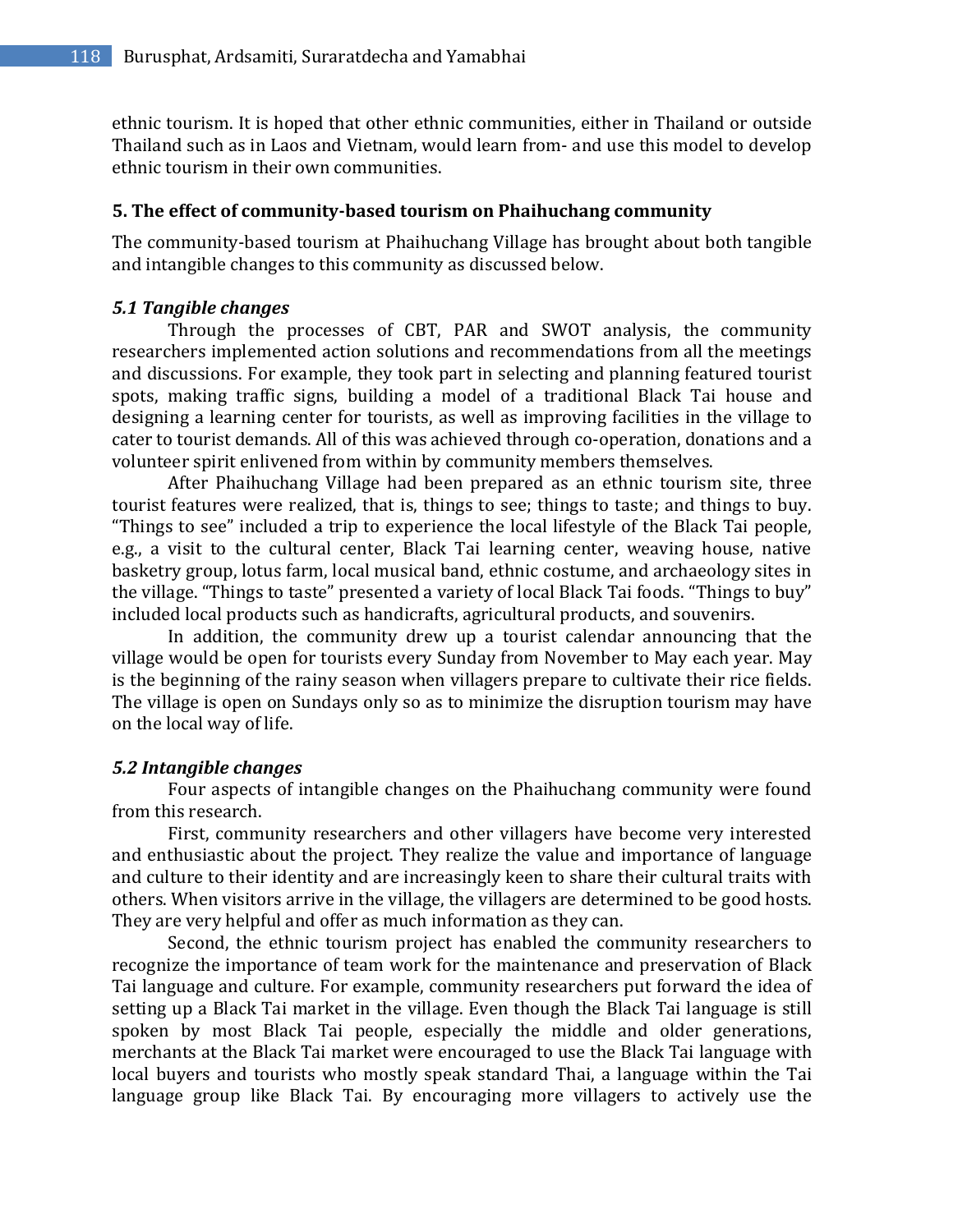language daily, it not only strengthens the vitality of the language, but also helps foster pride in their ethnic identity. When tourists visit the village, they have the opportunity to learn the language and the culture at the same time. Local people are encouraged to wear Black Tai costumes at the market, not just speak the Black Tai language. The Black Tai children also played a part in the project. They enjoyed wearing traditional costumes, performing traditional dances, and playing traditional music. By establishing this Black Tai market, the community researchers underwent a cooperative learning process and learned how to solve problems by themselves.

Third, the chance to participate in the CBT workshop and to visit other tourist attractions enabled community researchers to learn how to effectively manage ethnic tourism as well as fully understand the principles of CBT. They were able to develop management skills such as how to share the benefits fairly and how to welcome tourists to their village. They learned how to apply the knowledge they had gained from the CBT workshop and from other successful ethic tourism communities to their own community.

Fourth, another intangible outcome of the project was a network of collaboration. By adopting PAR as a framework, all parties and stakeholders were offered the opportunity to participate in the project. Everyone came to recognize that strong teamwork and effective networking was the key to success. In order to bring the project to fruition, they had to collaborate and help each other along each step of the way, from brainstorming and planning, to solving problems, and assessing the results. This has strengthened ties amongst partners and facilitated the creation of a network of interested parties that includes household members, teachers, monks, community leaders, local governmental officers and stakeholders.

## **6. SWOT analysis of Phaihuchang community-based tourism**

To properly manage sustainable community-based tourism, operating strategies suitable to the context of each community are needed. PAR strategies were used to develop Phaihuchang Village as an ethnic tourism village and the results were analyzed using SWOT analysis as discussed below.

# *Strengths (S)*

This research identified four distinct advantages that make Phaihuchang a potentially ideal ethnic tourism village.

First of these is its location. The village is situated in the northern part of Banglen District, Nakhon Pathom Province, Thailand, which is only 85 kilometres from Bangkok. A number of well-known tourist attractions are located in this province, for example, Phra Pathom Chedi, the largest pagoda in Thailand and the official provincial symbol of Nakhon Pathom, and Thai Human Imagery Museum. Phaihuchang village is near these tourist attractions so tourists may well choose to include this village as part of a tour of the region.

Second, Black Tai people in Phaihuchang Village face challenges in the maintenance and preservation of their language and culture. They have met these with campaigns and activities to conserve cultural practices and promote local wisdom and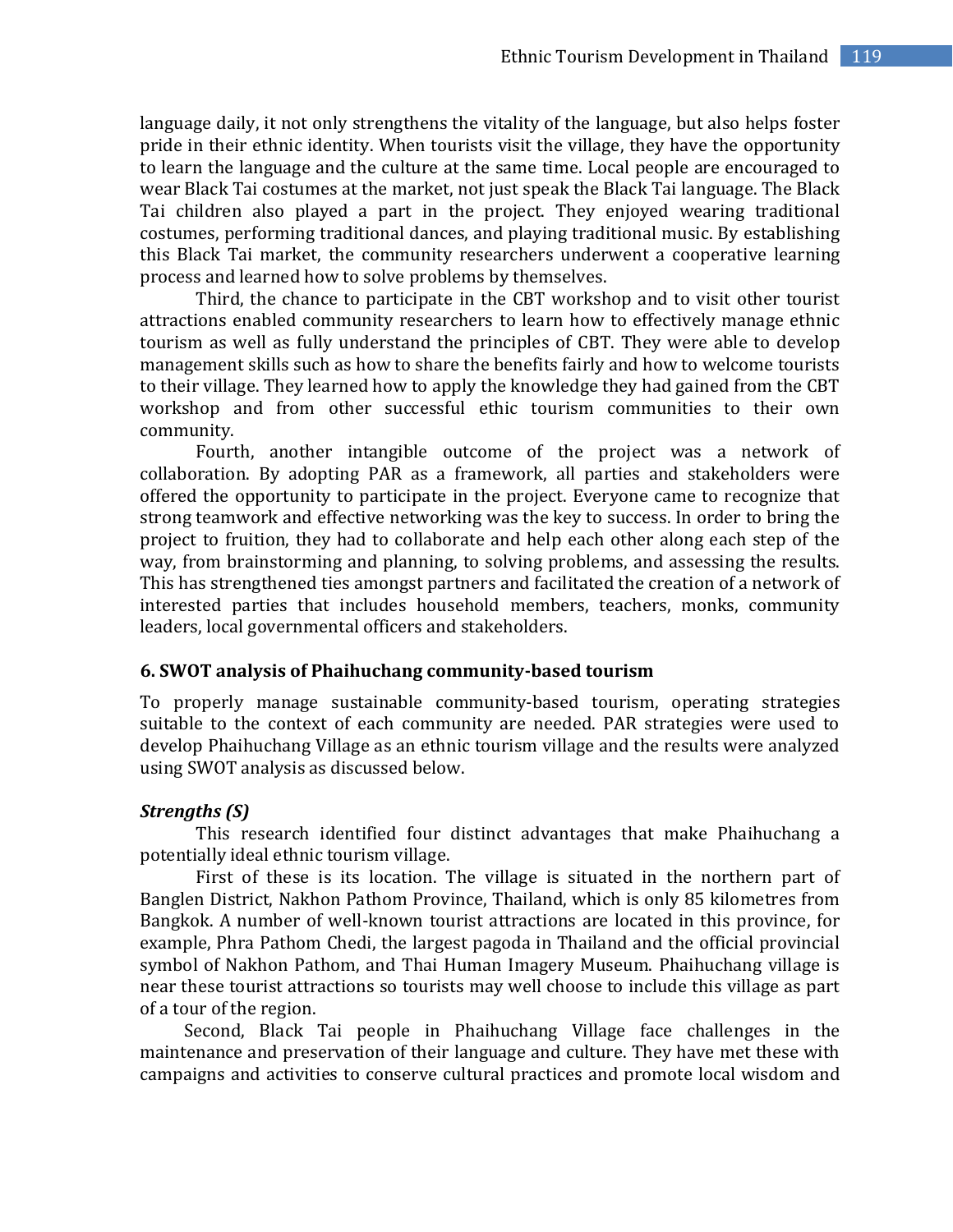pride among succeeding generations through greater appreciation of the group's history, culture, dress, language, rituals, tales, ands art and crafts.

Third, the villagers have unique culture which they can share with tourists. Phaihuchang community members have managed to safe-guard key cultural capital, especially that concerning traditions and rituals, e.g., wedding ceremonies, funerals, *khwan* (soul*)*-blessing, ancestor worship, and handicrafts like weaving, embroidery and basketry. The food culture of the Black Tai group is also rich. During important festivals, Black Tai people prepare food for monks, friends and relatives. The sound of their traditional musical instrument, the *kaen* (reed organ), can be heard all around the village. Children also learn and play traditional music. They have even formed a village musical ensemble which can be hired out to perform at festivals and elsewhere. These authentic and unique traditions and rituals will attract tourists.

Finally, the village is strongly united. Black Tai ethnicity unites them as a single group. Pride in their unique language and culture helps bind and secure them to this location as a strong ethnic group.

#### *Weakness (W)*

In spite of the mentioned strengths, some disadvantages of ethnic tourism development at Phaihuchang Village were also found.

First, in a rural community, one may find various kinds of social networks such as family network and political network. If these networks are harmonious, they will bring unity to the community and help to facilitate any kind of development. During the period of project development, the community researchers did not build sufficient networks with all groups of people, such as some local administrators. In addition, networks with outside organizations still need to be established such as networks with district chief office and chief executive of provincial administrative.

Second, Phaihuchang is rich in cultural capital. However the management of this cultural capital is still not professional business-wise. Even though the PAR technique was used in implementing ethnic tourism at this location, some community members believed that ethnic tourism management should be conducted by an organizing committee alone, not by everyone. Consequently, some were not so committed to the idea of CBT management by means of this business model.

Third, villagers were busy with their routine activities and had little time to participate in ethnic tourism activities, especially meetings that they thought had nothing to do with their well-being. In addition, Black Tai people conduct numerous rituals and ceremonies which are usually held on weekends, for example, ancestor worship, ordination, and weddings. These ritual activities make it difficult for villagers to spare time for tourists.

Finally, insufficient financial support is another weak aspect of Black Tai CBT at Phaihuchang. At the initial stage of "doing", the ethnic tourism development was financially supported by donations from a group of community leaders and the external researchers' organization. Consequently, other community members might have felt that they were just subordinates or assistants, not the owners of the CBT project. To find a solution to this problem, community researchers drafted a budget proposal and submitted it to the Phaihuchang Subdistrict Administration Organization. However, the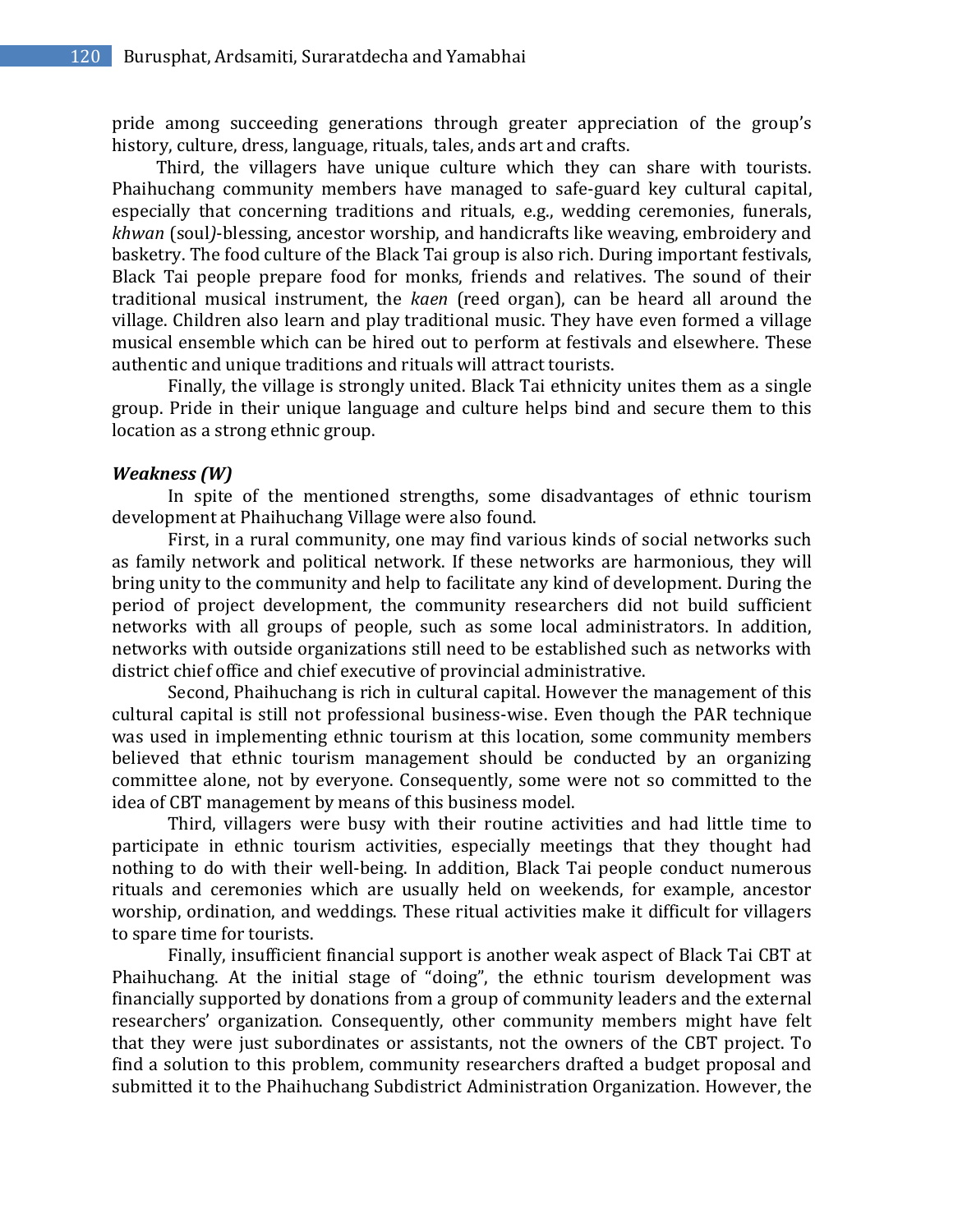grant process will take at least a year, so, in the meantime, the community researchers should consider serious fundraising, and a professional business plan draft.

# *Opportunities (O)*

Three external factors encouraging Black Tai ethnic tourism at Phaihuchang Village were found.

First, ethnic tourism is a new trend in tourism in Thailand. Tourists are now interested in learning about different cultures so that people of different ethnicities can live in harmony. Second, Phaihuchang Village is situated near Bangkok; it is easier and more economical to access this village compared with other ethnic villages that are in other regions of Thailand. In addition, local products and food are cheap and of good quality. Finally, support from external parties is essential for CBT. This ethnic tourism project was supported by the Research Institute for Languages and Cultures of Asia, Mahidol University; the Phaihuchang Subdistrict Administration Organization; Tourism Authority of Thailand; and mass media. Support from these organizations included initiating the CBT; capacity building; partial financial aid, public relations; and communication technology.

# *Threats (T)*

External factors that may hinder the ethnic tourism management includes the reputation of the destination and the quality of the whole facility. Most tourists imagine ethnic tourism in a traditional way, that is, the destination is associated with beautiful scenery, nature and perhaps mountains in the northern region of Thailand. Ethnic tourism in the western region of Thailand is where one can find a departure from this traditional image; hence some tourists may think that Phaihuchang Village is not so interesting. There are no such things as floating markets or malls where tourists can shop for local products. The next threat is the standard of facilities. Most tourists expect full facilities at Phaihuchang Village as found at other high-end tourist spots. This seems to contradict the principle of community-based tourism. Ethnic tourism is arranged to serve community members and to allow tourists to observe and learn about the Black Tai villagers' way of life. The expectation that full facilities are available at the community suggests that members have failed to convey this CBT concept properly to tourists.

# **7. Suggested strategies for future sustainable development of ethnic tourism**

Development of ethnic tourism in the Black Tai village of Phaihuchang is the fruit of the strong determination of all researchers involved in this project. Participatory research supported by the collaborative efforts of all stakeholders has had a positive effect. This research project initiated community collaboration and it is expected that the Black Tai ethnic tourism development at Phaihuchang will continue beyond the end of the project when the external researchers have left. Hence, the external researchers have proposed additional strategies, which should be helpful for the improvement and management of ethnic tourism into the future. The suggested strategies are presented using a SWOT analysis as discussed below.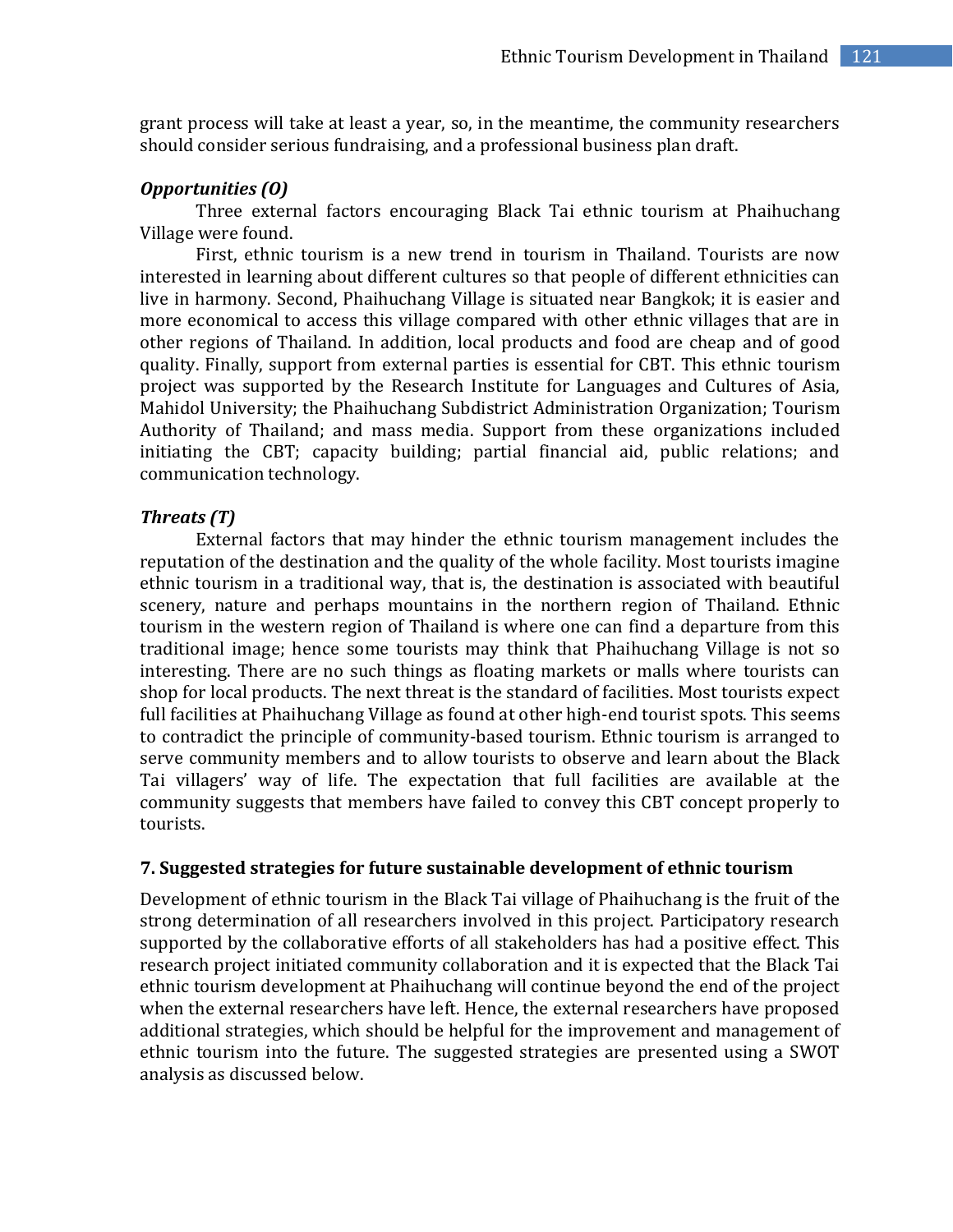## *Proactive strategy (SO)*

The proactive strategy is derived from the internal strength of the community, i.e., cultural capital, and the external opportunity; i.e., the current trend of tourism. The Black Tai community has a unique cultural heritage which should be effectively shared with tourists in line with the current trend of tourism, i.e., cultural diversity tourism. Social capital is another internal strength of the Black Tai community. Black Tai community members live in a reciprocal society, people are cooperative. Participating in the research project has drawn their interest to manage tourism that highlights Black Tai cultural values and meaning. This social capital serves as incentive for sustainable community-based tourism management.

## *Preventive strategy (WO)*

The preventive strategy comprises community weaknesses, in this case, the shortage of financial support and the lack of an efficient managing committee, which prevented the benefit of opportunities or external environment from encouraging the CBT management.

Financial support can be achieved through fund-raising within the community. The community should set up a mutual fund for which community members can take shares. This not only attracts monetary support for CBT, but also brings about a sense of belonging or ownership in this tourism project. In addition, a Small and Medium Enterprise (SME) project could be proposed to the Phaihuchang Subdistrict Administration Organization (PSAO) to be included in the PSAO development plan together with a budget allotted to the CBT project when the plan has been approved.

A managing committee was set up for the CBT. However, the roles of committee members are not clearly specified, consequently, the CBT management was controlled by a limited number of community leaders only. It is suggested that an organization with explicit vision and mission should be established so as to encourage community members to work together equally on CBT.

#### *Defensive strategy (ST)*

The defensive strategy is used when the community strength is threatened by the external environment and hence prevents the CBT mission from being fulfilled. Therefore, the Black Tai community needs to use its existing strengths to prevent this threat. That is, the community members must effectively raise awareness of Black Tai's rich cultural heritage in the western and central regions of Thailand, to the wider community. This is a convenient place where one can learn about cultural diversity, since it is located not far from the city, has an easy access and it is more economical to get to than other regions. This important message can be relayed to a wider community through various channels such as interpersonal communication, websites, and social media.

### *Improvement strategy (WT)*

The improvement strategy helps to overcome community weaknesses and prevent threats from effecting CBT management. The main community weakness is its inefficient management of tourist spots and activities and its inability to effectively attract tourists. An improvement to amenities should also be done such as restrooms,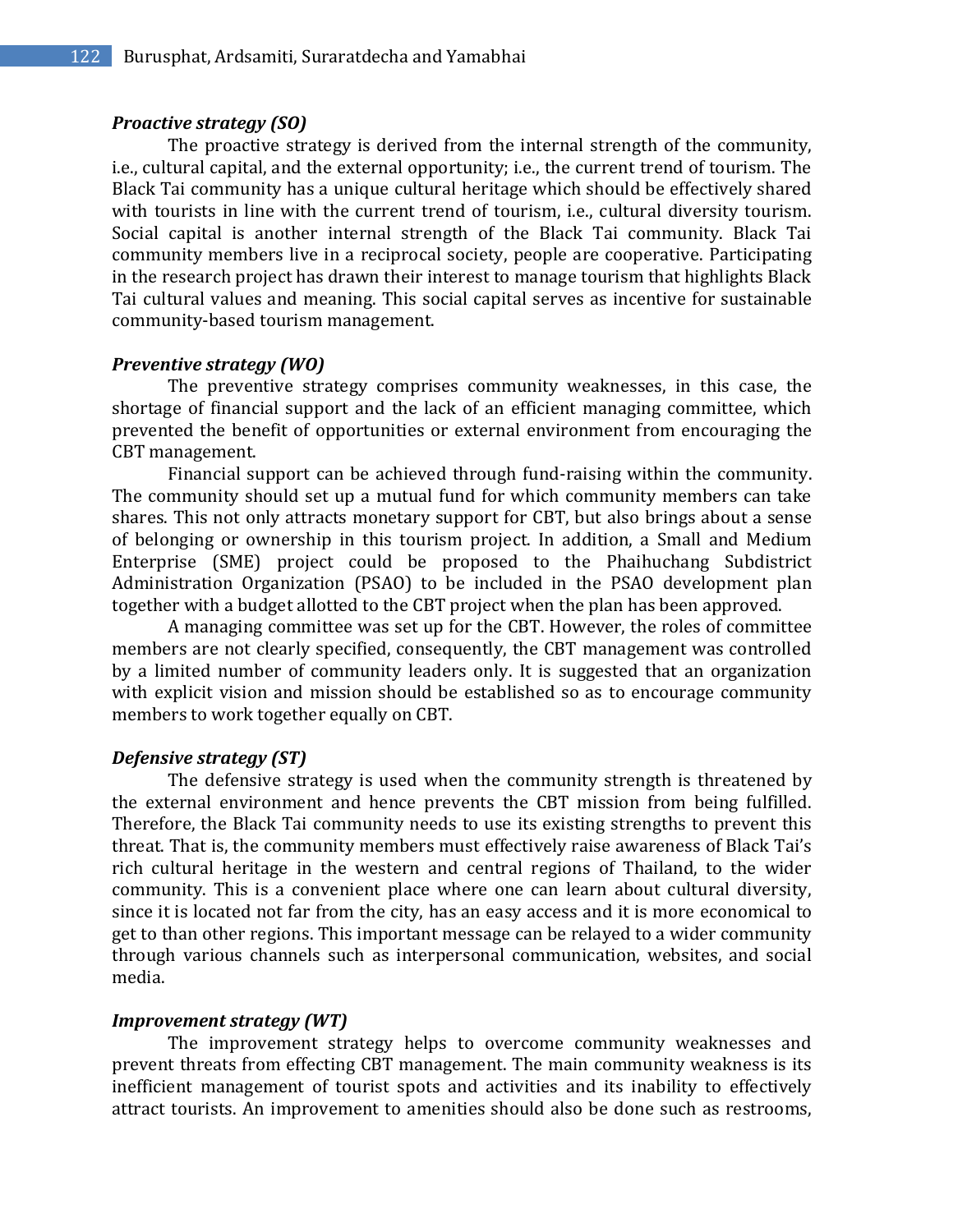parking lots, recreation/service center, and catering. Such improvements should not aim at five-star standards but rather simplicity with a focus on hygiene, convenience, and comfort.

The strategies mentioned were developed from the Black Tai CBT experience of external researchers, who believe that other ethnic groups will be able to apply them in the context of their community.

## **8. CONCLUSION**

The CBT research project confirms the external researchers' belief that the Black Tai community members at Phaihuchang Village have the potential to manage ethnic tourism by themselves because they have a rich cultural heritage that would impress tourists. However, community members should not aim for monetary benefit only. The true benefit of CBT is to bring Black Tai people together to collaborate on CBT as well as to enable them to take pride in their Black Tai language and culture, which will be preserved as part of their general way of life. Cultural heritage and community collaboration are definitely the driving forces towards successful CBT as seen in other CBT projects such as that of the Tai Yuan ethnic group of Tontan Village, Saraburi Province. This CBT village is highly successful due to its efficient team work in presenting Tai Yuan language and culture to tourists.

Successful management of CBT is challenging and time-consuming. If the Black Tai community goes through the development process alone, they may feel discouraged or reach their objective only after great difficulty. Even though the CBT at Phaihuchang was initiated and fully supported by Mahidol University, it is a short-term collaboration. Therefore, a joint venture with external organizations such as the Sub-district Administration Organization and companies with a strong corporate social responsibility record may facilitate efforts. This is evident in the case of Black Tai CBT at Huakhawjin Village in Ratchaburi Province. This ethnic tourism village was opened in 2011 and has rapidly developed with the full support of various organizations such as the Community Development Department, the Cultural Council, the Sub-district Administration Organization, and the Provincial Administration Organization. If the Black Tai community can create a partnership with such organizations, any development mission will likely be successful as the Black Tai community possesses the essential social capital: pride; unity; and an ardent love for their Black Tai ethnic identity.

## **Acknowledgement**

This paper is a part of the research project entitled "Ethnicity, language, culture, and ethnic tourism development." We would like to thank Mahidol University for research funding and Kowit Phuang-Ngam for his insightful comments on the research report on which this paper is based. Our heartfelt thanks are extended to John F. Hartmann for his suggestions and Richard Hiam for the edition of this paper. Our special thanks are extended to Piyawan Sukkasem, a community leader, and all community members at Phaihuchang Village.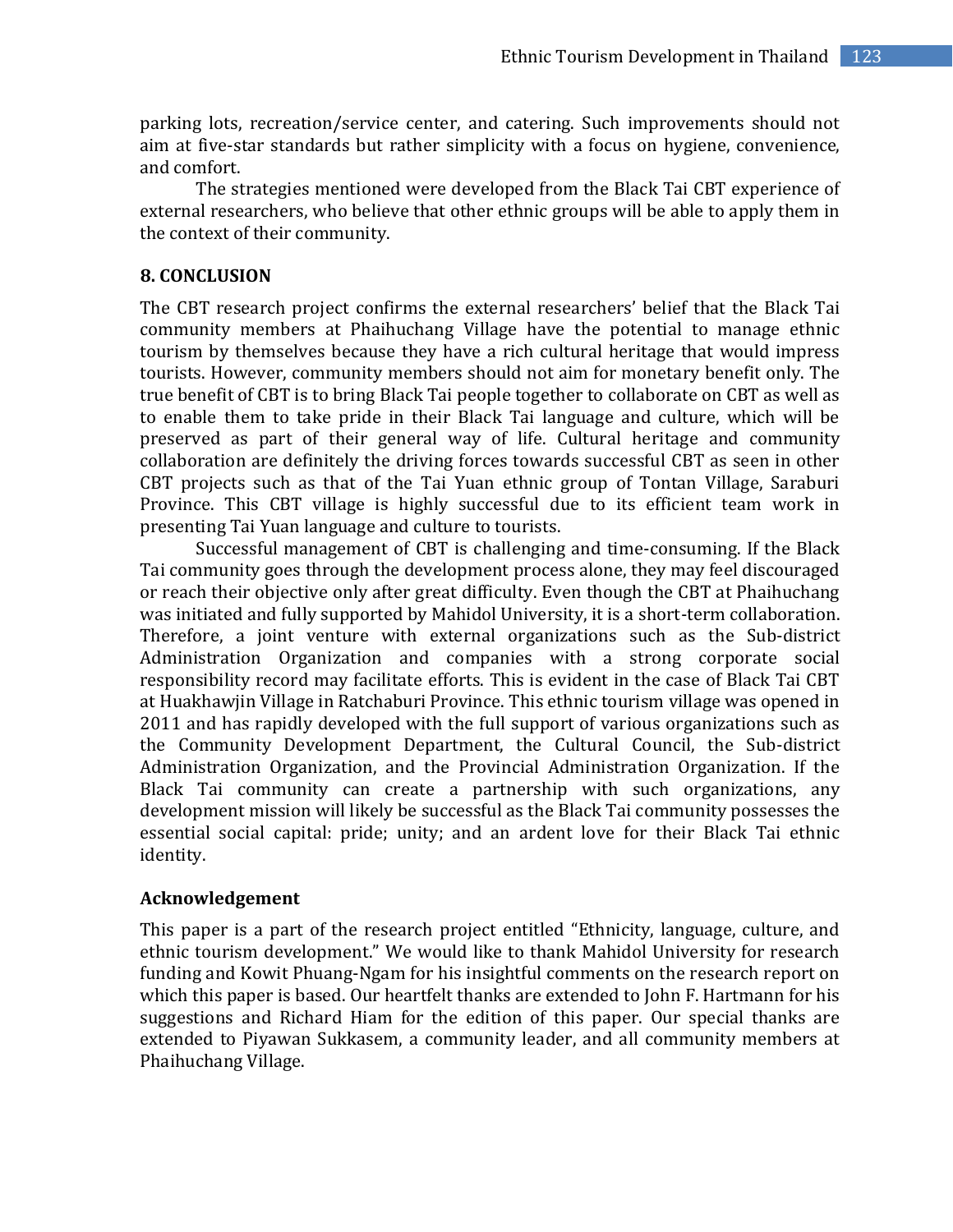#### **REFERENCES**

- Baker, Chris and Pasuk Phongpaichit. 2005. *A History of Thailand*. Cambridge: Cambridge University Press.
- Breazeale, Kennon and Sanit Samuckkarn. 1988. *A Culture in Search of Survival: The Phuan of Thailand and Laos*. Monograph Series no. 13. New Haven: Yale University Southeast Asia Studies.
- Brown, Marvin. 1965. *From Ancient Thai to Modern Dialects*. Bangkok: White Lotus Co. Ltd.
- Burusphat, Somsonge, Sujaritlak Deepadung, Sumittra Suraratdecha, Patama Patpong, Narong Ardsmiti, and Pichet Setapong. 2011. *Language Uses and Language Attitudes toward Ethnic Tourism of Ethnic Groups in the Western Region of Thailand.*  Bangkok: Samlada Ltd.
- Chakshuraksha, Natthida. 2003. Language Maintenance and Shift in a Displaced Tai Language: A Case Study of Black Tai at Nongkhe Village, Thailand. Doctoral dissertation, Mahidol University, Thailand.
- Cohen, E. 2001. Ethnic Tourism in Southeast Asia. In *Tourism, Anthropology and China*, edited by T. Chee-Beng, Cheung, S., and Hui, Y., pp.27-54. Bangkok: White Lotus Co.
- Dulyakasem, Uthai. 1993. *Handbook of Qualitative Research for Development Work*. Khonkaen: Research and Development Institute, Khonkaen University. (In Thai)
- Ghazinoory, Sepehr, Mansoureh Abdi and Mandana Azadegan-Mehr. 2011. SWOT Methodology: A State-of-the-Art Review for Past, a Framework for Future. *Journal of Business and Economics and Management* 12.1: 24-48.
- Hanh, Duong Bich. 2008. Ethnic Minorities, Handicrafts and Tourism: The Case of the Hmong in Sa Pa, Northwestern Viet Nam**.** In *Safeguarding Intangible Heritage and Sustainable Cultural Tourism: Opportunities and Challenges*, edited by Caroline Haddad, pp. 35-39. Bangkok: UNESCO.
- Häusler, Nicole and Wolfgang Strasdas. 2002. *Training Manual for Community-based Tourism*. Zschortau, Germany: InWEnt - Capacity Building International.
- Hoa, Pham Thi Meng and Lam Thi Mai Lan. 1999. *The Impacts of Tourism on Ethnic Minority Inhabitants of Sa Pa District, Lao Cai*. Hanoi: Human Geography Research Centre, National Centre for Social Sciences and Humanities.
- Howard, Peter J. 2006. *Tourism Development in Ethnic Areas of Southern China*. Doctoral dissertation, Griffith University, Australia.
- Leach, Edmund. 2004. *Political System of Highland Burma: A Study of Kachin Social Structure.* Oxford: Oxford International Publishers Ltd.
- Leepreecha, Prasit. 2005. The Politics of Ethnic Tourism in Northern Thailand. *The Workshop on "Mekong Tourism: Learning across Borders*". Chiangmai: Social Research Institute, Chiangmai University. [Manuscript].
- Li, F. K. (1960). A tentative classifications of Tai dialects. In *Culture in history essay in honor of Paul Radin*, edited by S. Diamond, 951-959. New York: Columbia University Press.
- Liang, Jing-yu, Masahiro Umezaki, and Ryutaro Ohtsuka. 2003. Advantageous and Disadvantageous Impacts of Tourism Development on the Living of Li Ethnic Minority Villagers in Hainan Island, China. *Journal of Human Ergology* 32.1: 1-7.